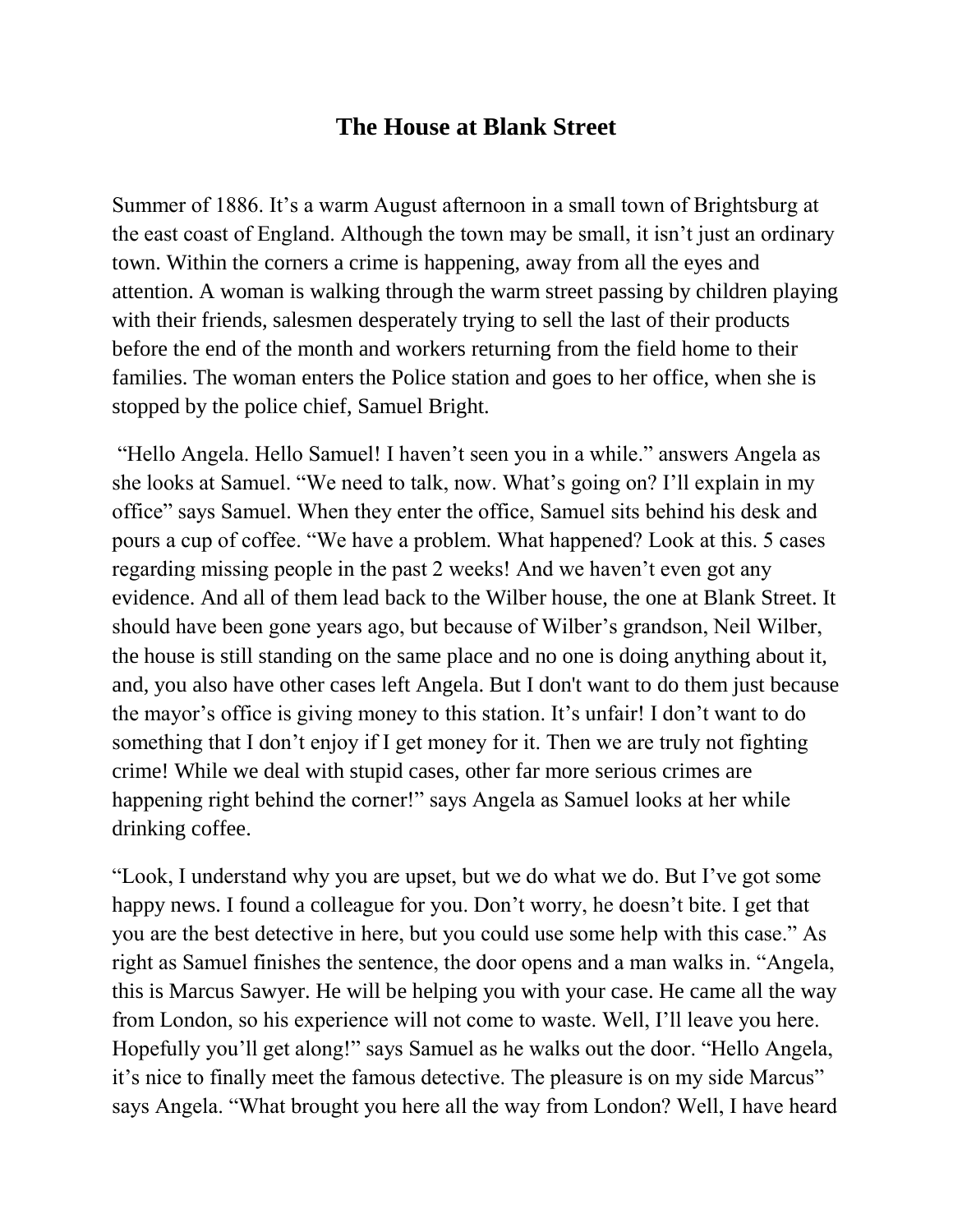about the disappearances in Brightsburg and I was asked to help with the case. I couldn't refuse such an offer. So, shall we get to work? "asked Marcus and his eyes were glowing with excitement.

"Well first of all" began Angela," we have found out that all of them have gone missing at almost the exact same time. The witnesses have said that they saw the victims standing near the house in the afternoon. "So, I guess we should go there." said Marcus and Angela followed him. They arrived at Blank Street. The ominous house was standing in front of them. They walked through the old, rusty door into the enormous room. "This place is huge!" said Angela. Just stay sharp, we don't know what is going on here" warned her Marcus. As they stepped on the large, old staircase, the door slammed behind them. "What was that?" asked Angela, but Marcus ignored her. They continued to climb the stairs and reached the  $2<sup>nd</sup>$  floor. They looked around and noticed multiple rooms. Angela had a strange feeling that someone or something was following them since they walked inside.

"Ok, I'll start with the rooms on the right, you can start with the ones here" said Marcus. Angela nodded and began to search the rooms. First room was empty, so was the 2nd and 3rd room. But as she entered the fourth room, she noticed a strange hole in the broken window, as if someone was trying to escape through the window. "Strange." she thought. Suddenly, she heard a loud sound as if wood broke. She rushed outside the room and saw a large hole in the middle of the hall. "Marcus!" yelled Angela as she looked down the hole. "Marcus, answer me!" said Angela. No response. She tried to climb down but the hole was too deep. What if she got hurt? She looked down the hole helplessly, but whether she liked it or not, she had to continue up. She arrived on the 3rd floor and walked to the first room. The room had a large bed, an empty closet and a night stand. "This must be the bedroom, maybe there is something in the drawers." thought Angela.

She looked through the drawers and found small pieces of bread. "Bread? What's bread doing in a drawer. And it smells...fresh." said Angela. "This house is abandoned for years, even if there was bread here it would be rotten for years. But if it's fresh....no, that can't be. No one lived here for years, or does someone actually live here?" said Angela. Suddenly, she heard a voice and noticed light, coming from one of the rooms. She approached the door, looked through the crack and she couldn't believe what she saw. It was Neil Wilber and Samuel Wright!"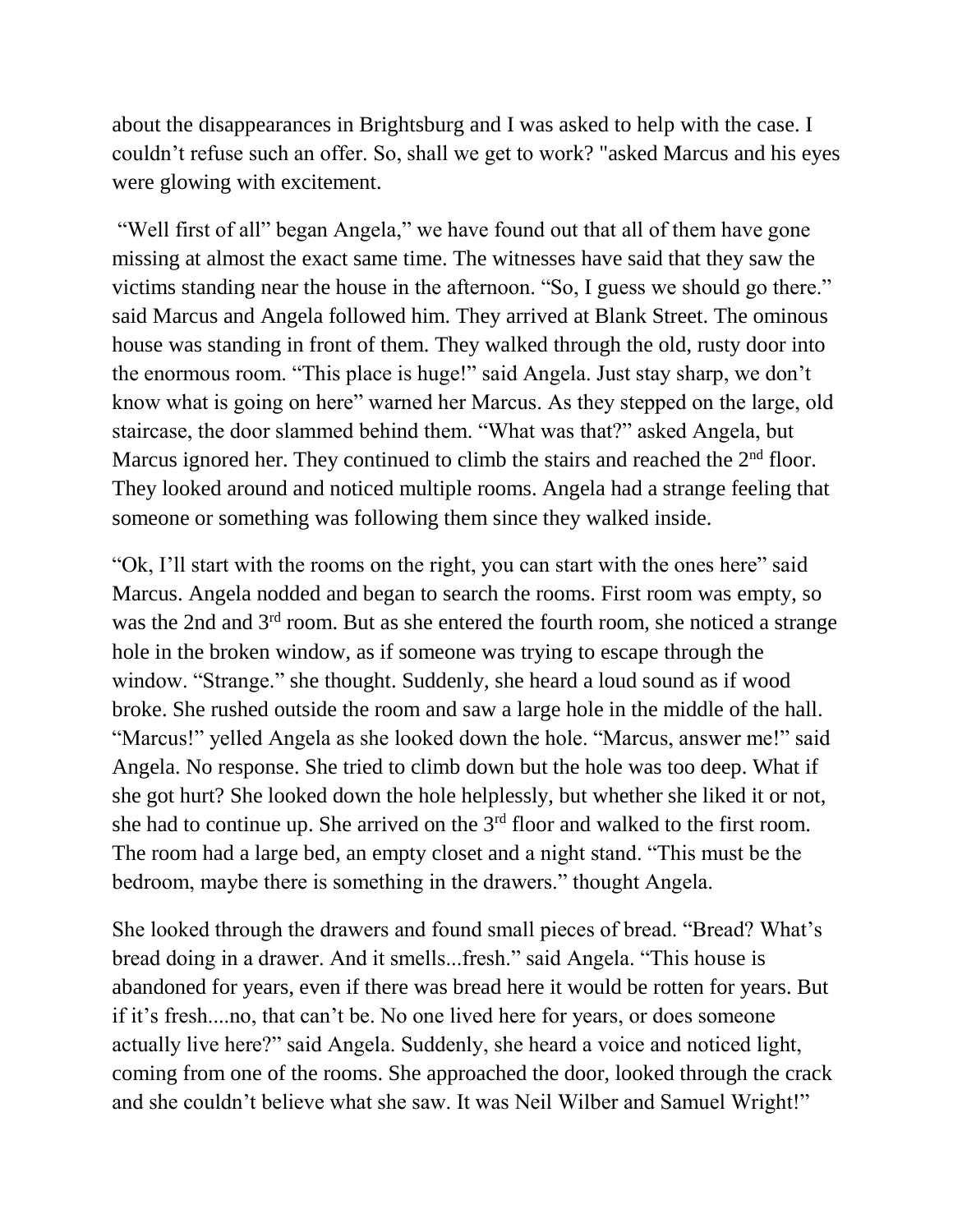Mr. Wilber, I did everything as you said, but this cannot be kept from the public anymore. These people are just ordinary citizens that have nothing to do with whatever you are pursuing" said Samuel "I understand, indeed I do Captain Wright, however what I am pursuing is very important. Why did I capture them? Well, they found something they didn't need to see; thus, they shall stay here until I'll find the treasure. The treasure?

Yes, Captain Wright. A treasure I am hunting for years, trying to figure out where is it hidden. The list my father left me before he passed way clearly says, that the treasure is hidden beneath our feet. And this isn't the first disappearance that happened in this house. A few weeks ago, a man entered this house and found the treasure and wanted to leave with it. Of course, I couldn't allow it so I, let's just say that I disposed of him and hid his body in here. These people have found it and I can't let them leave. Once I find the treasure, I will be rich and the Wilbur family will be powerful once again! Now, you can leave Samuel. And make sure the unwanted visitor behind the door will be dealt with." As Neil Wilbur finished the sentence, Angela realized that they knew she was here, and before she knew it, she got knocked out by Samuel Wright and dragged into the basement. When she woke up, she found herself laying on the ground. The floor was wet and cold. She looked around and noticed, that next to her were people, who have disappeared in this house. The man next to her was lying on the floor, his clothes covered in filth and mud. The man slowly turned his eyes at her, but when he noticed who she was he said with excitement in his voice: "Detective Angela! You finally came to rescue us! "What happened to you, sir? They dragged us here. All five of us. I went in here and looked around. I thought that it was abandoned, but when I found the body, I passed out and suddenly I woke up here. I am here for a few days now." said the man. I have to get out of here" thought Angela. She stood up and walked to the door and pulled the doorknob, but it was locked. She noticed a wooden log, possibly used for the fireplace. She grabbed the log and after a few swings, the door broke and it opened. She found herself again on the welcoming floor. She rushed to the stairs but was stopped by a tall figure

"Where do you think you are going?" said the figure and grabbed Angela by the arms "You forgot about me, Angela. I thought I was going to stay there forever. Marcus!" said Angela with relief in her voice. "Are you okay? Yeah, I'm fine.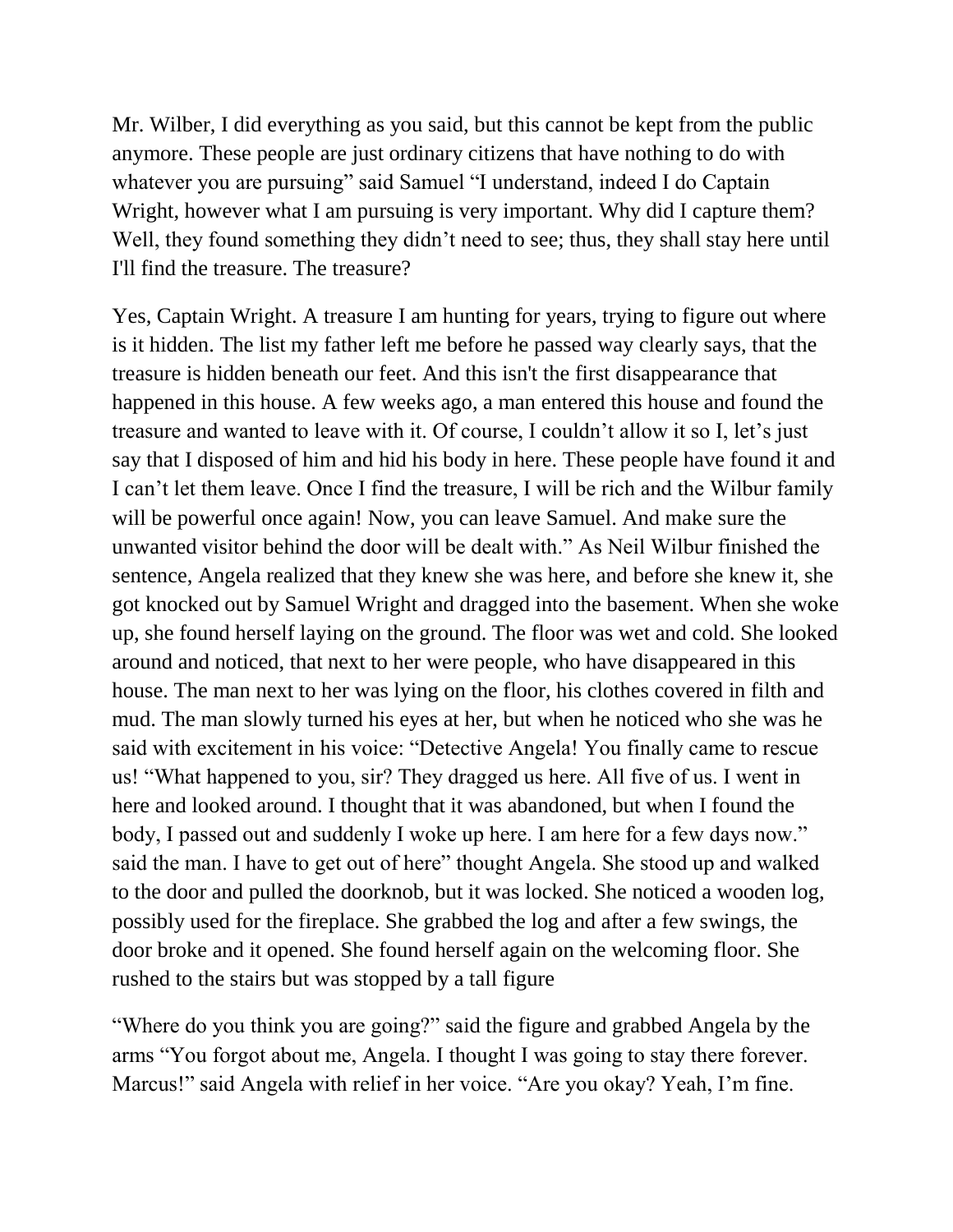What happened. Well, I fell through the floor and found myself in an old library. After I walked around for a while, I noticed a hole in a wall and inside of it I found an old chest. It was unlocked but I didn't know what was inside so I walked away and found you." said Marcus "An old chest? Yeah, why? Well, in short Neil Wilbur killed a man weeks ago and the missing people found the body so he locked them in the basement and I ended up there too. And also, Samuel Wright is cooperating with Wilbur the whole time. So yeah, in short." said Angela "We must take the treasure and leave with the people now!" said Marcus and rushed on the stairs. They entered the library and found the chest. "Well, I think we should open it." said Angela. She opened the chest and she couldn't believe what she saw.

Thousands of coins made out of pure gold and a note on top of them. Angela took the note in her hand and started reading: "Whoever finds this treasure, I wish him nothing but happiness and fortune. Hopefully you will spend this money wisely. These are my saving, my fortune that I wish others who need it will find. Angela noticed, that the note was only signed as Wilbur without a name. "Let's get out of here." said Angela. They rushed out the door with the missing people and arrived at the police station and called the families of the now found people. Angela and Marcus entered the house with police officers. That night, Neil Wilbur and Samuel Wright were called to court along with Angela and Marcus. "Neil Wilbur, is it true that you murdered a man in your house and kidnapped five people? No, I never did that. It's not true!" said Angela "And do you have any evidence? Well, we don't, but we found the chest. Yes, but the list isn't enough evidence. Because you don't have enough evidence that can support your theory, Neil Wilbur is innocent."

Just as everything seemed hopeless, something unexpected happened." Your honor, it's true what they are saying." Samuel Wright, stood up and explained how Neil Wilbur is guilty. "Well, if it's true, Neil Wilbur the court finds you guilty!" said the judge. The witnesses have said the same. Neil Wilbur was sent to prison and the old house got destroyed. The money that was found inside the chest was given to the mayor's office and a part of it was given to Angela and Marcus. But Angela had no interest in money, so she gave it away to people who needed it. Samuel Wright lost his job as the Chief, but before he left, he promoted Angela as the station's new Chief. And now, we see our heroes at the train station, saying their goodbyes." So, what are you going to do back in London Marcus? Well, I'm